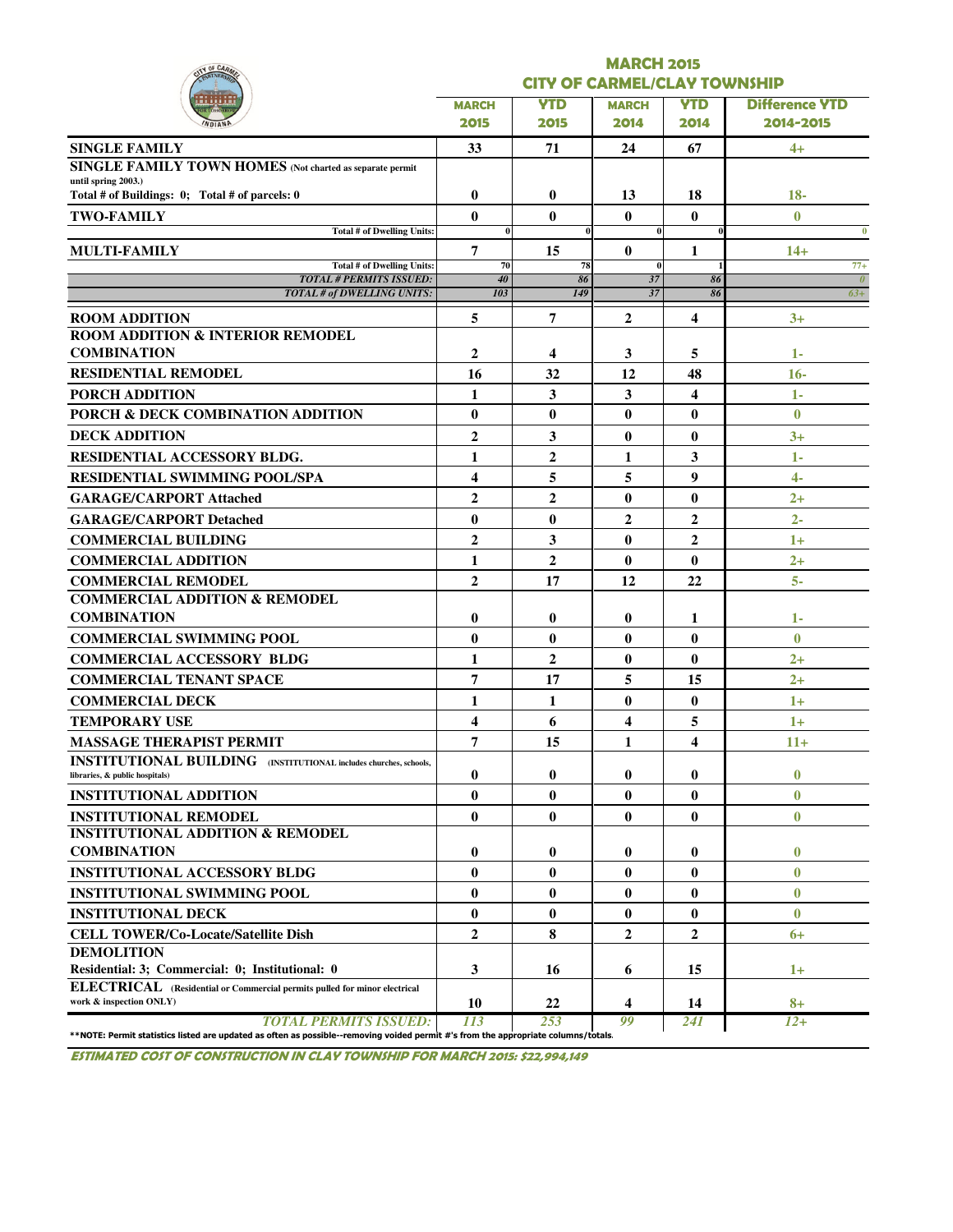## D.O.C.S. BUILDING & SIGN ACTIVITY MARCH 2015

COMMERCIAL, INSTITUTIONAL, & MULTI-FAMILY - NEW STRUCTURES, ACCESSORY BUILDINGS, ADDITIONS, TENANT FINISHES, REMODELS, POOLS, DECKS (Institutional includes churches, schools & libraries)

#### Type of Construction and the construction of the construction of the construction of the construction of the construction of the construction of the construction of the construction of the construction of the construction

### PERMITS ISSUED

| <b>COMMERCIAL NEW STRUCTURE:.</b><br>· Dairy Queen, 9802 Michigan Rd.<br>· Lakeside Apartments Clubhouse, 12484 Breaklines St.                                                                                                                                                                                                                                                                                                                                                                       |
|------------------------------------------------------------------------------------------------------------------------------------------------------------------------------------------------------------------------------------------------------------------------------------------------------------------------------------------------------------------------------------------------------------------------------------------------------------------------------------------------------|
| <b>COMMERCIAL ACCESSORY STRUCTURE:</b><br>. Plum Creek Golf Course Maintenance Building, 12338 Medalist Pkwy.                                                                                                                                                                                                                                                                                                                                                                                        |
| <b>COMMERCIAL ADDITION:</b><br>· IU North Medical Center Vestibule, 11725 N. Illinois St.                                                                                                                                                                                                                                                                                                                                                                                                            |
| <b>COMMERCIAL DECK ADDITION:</b><br>• Peace Water Winery, 37 W. Main St.                                                                                                                                                                                                                                                                                                                                                                                                                             |
| . United Fidelity Bank, 715 Hanover Place<br>· Epic Nail Salon, 10725 N. Michigan Rd. #150<br>• Corner Bakery Café, 14550 Clay Terrace Blvd. #100<br>• Moorehead Communications, 525 Congressional Blvd.<br>• Merchants Bank, 11590 N. Meridian St. #220<br>· St. Vincent Carmel Sports Medicine, 13400 N. Meridian St. #600<br>· Jamaican Jerk Grill, 622 S. Rangeline Rd. Suites H & I<br>• Cognizant, 1289 City Center Dr. #200<br>• The Joint, 10725 N. Michigan Rd. #150                        |
| <b>RESIDENTIAL MULTI-FAMILY:.</b><br>· Lakeside Apartments Building 6 (10 units), 12529 Clark St.<br>· Lakeside Apartments Building 7 (10 units), 12517 Clark St.<br>· Lakeside Apartments Building 8 (10 units), 12505 Clark St.<br>· Lakeside Apartments Building 9 (10 units), 12493 Clark St.<br>· Lakeside Apartments Building 10 (10 units), 12481 Clark St.<br>· Lakeside Apartments Building 11 (10 units), 12469 Clark St.<br>· Lakeside Apartments Building 12 (10 units), 12457 Clark St. |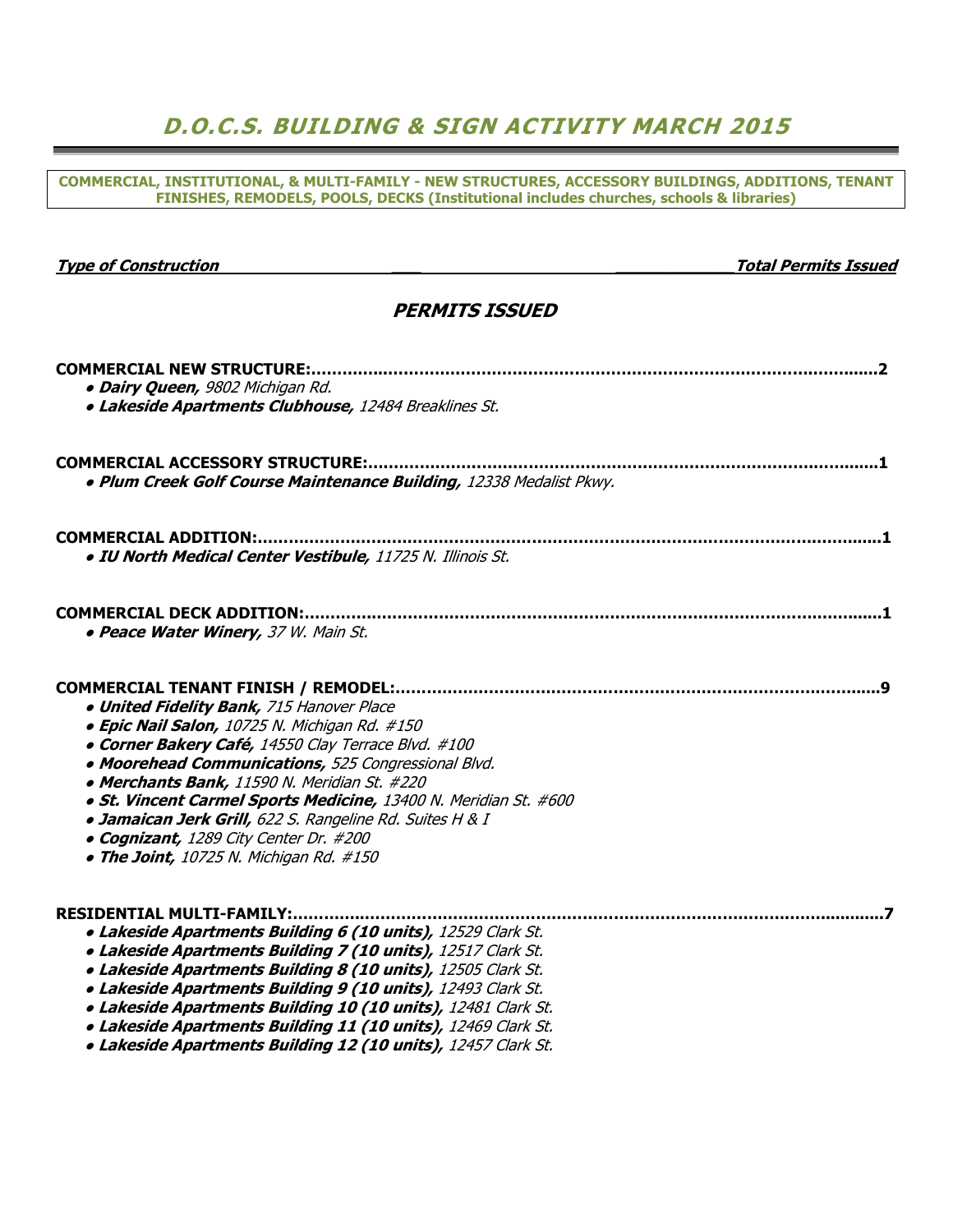### COMMERCIAL CERTIFICATES OF OCCUPANCY ISSUED

| <b>COMMERCIAL NEW STRUCTURE:.</b><br>• Penske Honda Car Wash, 4140 E. 96th St.     |
|------------------------------------------------------------------------------------|
| <b>COMMERCIAL ADDITION AND REMODEL:</b><br>• Carmel Marketplace, 502 E. Carmel Dr. |
| <b>COMMERCIAL TENANT FINISH / REMODEL:</b>                                         |
| • California Closets, 1 S. Rangeline Rd. #400                                      |
| . Alpha Sigma Chi Fraternity, 710 Adams St.                                        |
| · Sanders Pediatric Dentistry, 13590-B N. Meridian St.                             |
| • Bank of America, 510 E. $96th$ St. #510                                          |
| • Indiana Design Center Conference Room, 200 S. Rangeline Rd. #231, #248 & #250    |
| • Huntington Bank, 12505 Old Meridian St. #100                                     |
| • St. Vincent Carmel Women's Center BP#6, 13450 N. Meridian St. #400               |

● Prysm, 11711 N. College Ave. #140

## D.O.C.S. BUILDING & SIGN ACTIVITY MARCH 2015

|                                                                                                                                                                  | <b>MARCH 2015</b> | <b>MARCH 2014</b> |
|------------------------------------------------------------------------------------------------------------------------------------------------------------------|-------------------|-------------------|
| <b>TOTAL PERMITS ISSUED:</b> (EXCLUDING Water, Sewer, and Sign Permits)                                                                                          | 113               | 99                |
| <b>TOTAL WATER &amp; SEWER PERMITS:</b>                                                                                                                          | 32                | 38                |
| <b>TOTAL SIGN PERMITS:</b> (May not include signs approved for/with the issuance/guidelines of a Temporary Use permit)                                           | 31                | 22                |
| <b>BUILDING INSPECTIONS PERFORMED:</b><br>(The # includes inspections by Urban Forestry; but does not include Carmel Fire Dept. or Code Enforcement inspections) | 453               | 409               |
| <b>BUILDING PLAN REVIEWS:</b><br>(As of Feb. 2008: This # includes inspections plan reviews completed by the Building & Code staff for various permit types)     | 89                | 101               |
| <b>PUBLIC REQUEST FOR INFORMATION (RFI):</b>                                                                                                                     | 44                | 38                |

### D.O.C.S. NEWS AND NOTES MARCH 2015

- David Rutti joined Building & Code Services in March. David is a full-time building inspector certified in the Electrical and Structural sections of the International Residential Building Code, as well as the Electrical section of the International Commercial Building Code
- Inspector Mike Sheeks earned his Mechanical certification in the International Residential Building Code
- Angie Conn became a member of The National Association of Professional Women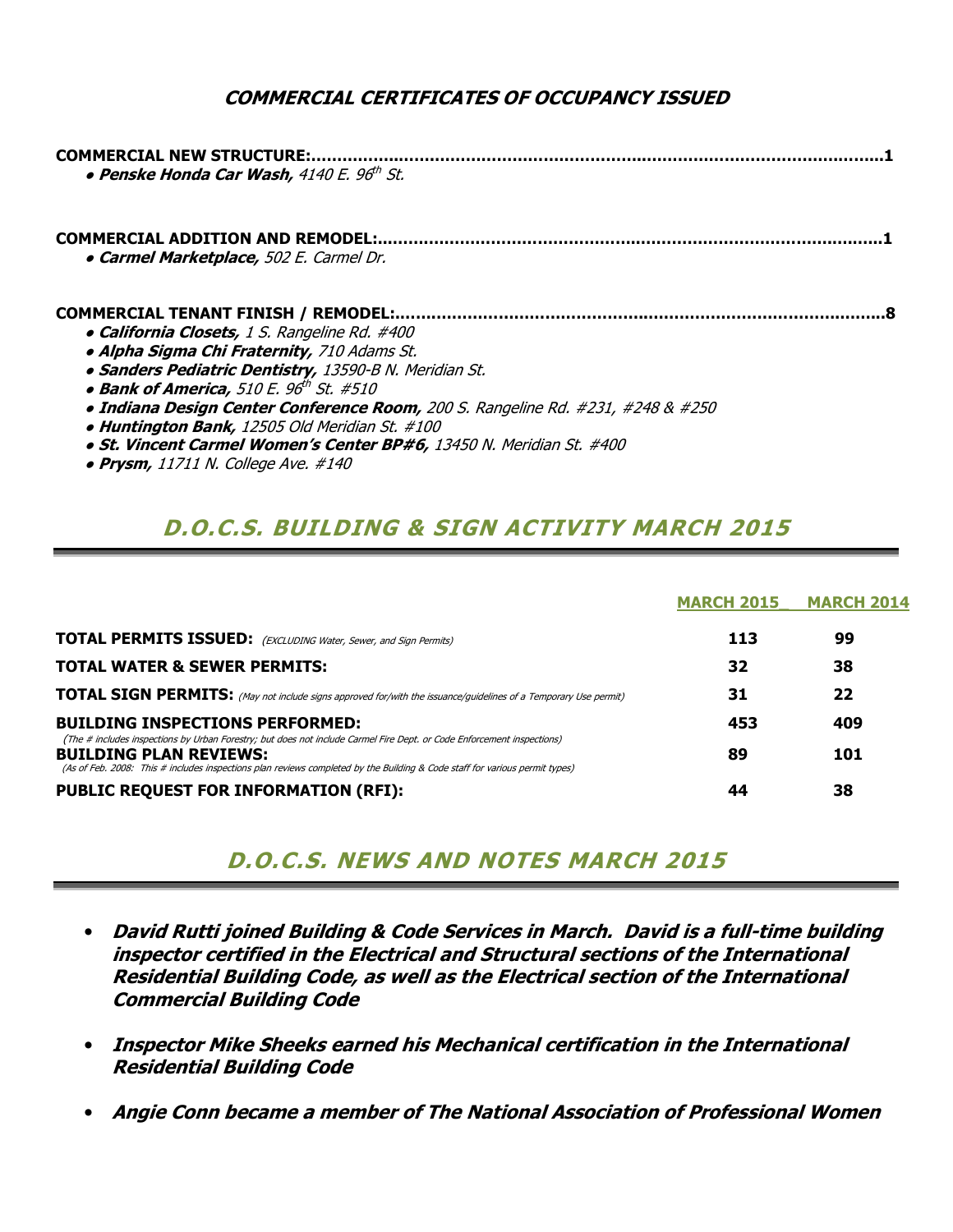## D.O.C.S. CODE ENFORCEMENT ACTIVITY MARCH 2015

#### CODE ENFORCEMENT TASK REPORT SUMMARY FOR MARCH 2015

| <b>COMPLAINTS RECEIVED</b><br>EMAIL<br>"MY CARMEL" APP<br><b>PHONE</b><br><b>REFERRAL</b> | <b>TOTAL:</b><br>4<br>10 | <b>INSPECTION STATISTICS</b><br><b>NEW CASES</b><br>INITIAL INSPECTIONS<br>ABATEMENT<br>INITIAL VIOLATION NOTICE | <b>TOTAL:</b><br>28<br>18<br>10 |
|-------------------------------------------------------------------------------------------|--------------------------|------------------------------------------------------------------------------------------------------------------|---------------------------------|
| <b>STAFF</b>                                                                              |                          | RE-INSPECTIONS                                                                                                   | 51                              |
| WALK-IN                                                                                   |                          | CLOSED CASES                                                                                                     | 20                              |

#### CODE ENFORCEMENT MONTHLY REPORT FOR MARCH 2015

| <b>TYPE OF COMPLAINT/VIOLATION</b> | <b>NEW CASES</b> | <b>TYPE OF COMPLAINT/VIOLATION</b>  | <b>NEW CASES</b> |
|------------------------------------|------------------|-------------------------------------|------------------|
| <b>BUILDING CODE VIOLATIONS</b>    |                  | PROPERTY MAINTENANCE                | 11               |
| <b>COMMERCIAL VEHICLE</b>          |                  | RECREATIONAL VEHICLE                |                  |
| <b>DUMPSTER</b>                    |                  | RIGHT-OF-WAY OBSTRUCTION            | 0                |
| <b>FARM ANIMALS</b>                | 0                | <b>SIDEWALK</b>                     |                  |
| <b>FENCE VIOLATION</b>             | 0                | <b>SIGNS</b>                        | 71               |
| <b>GRASS OR WEEDS</b>              | 0                | TRASH/DEBRIS                        | 8                |
| <b>HOME OCCUPATION</b>             |                  | <b>UNSAFE BUILDING</b>              |                  |
| NOISE REGULATIONS                  | 0                | VEHICLE ON DISPLAY, ON LAWN OR JUNK | 4                |
| OPEN AND ABANDONED                 |                  | ZONING USE VIOLATIONS               | 0                |
| <b>OUTDOOR STORAGE</b>             |                  | <b>OTHER</b>                        |                  |
| PARKING IN LAWN/GREENBELT          |                  | <b>TOTAL</b>                        | 113              |
|                                    |                  |                                     |                  |

#### FORECLOSURE MONITORING SUMMARY FOR MARCH 2015

| <b>INSPECTION STATISTICS</b> | <b>TOTAL:</b> |
|------------------------------|---------------|
| NEW CASES                    |               |
| INITIAL INSPECTIONS          |               |
| ABATEMENT                    | 0             |
| INITIAL VIOLATION NOTICE     | O             |
| RE-INSPECTIONS               | 110           |
| CLOSED CASES                 | 6             |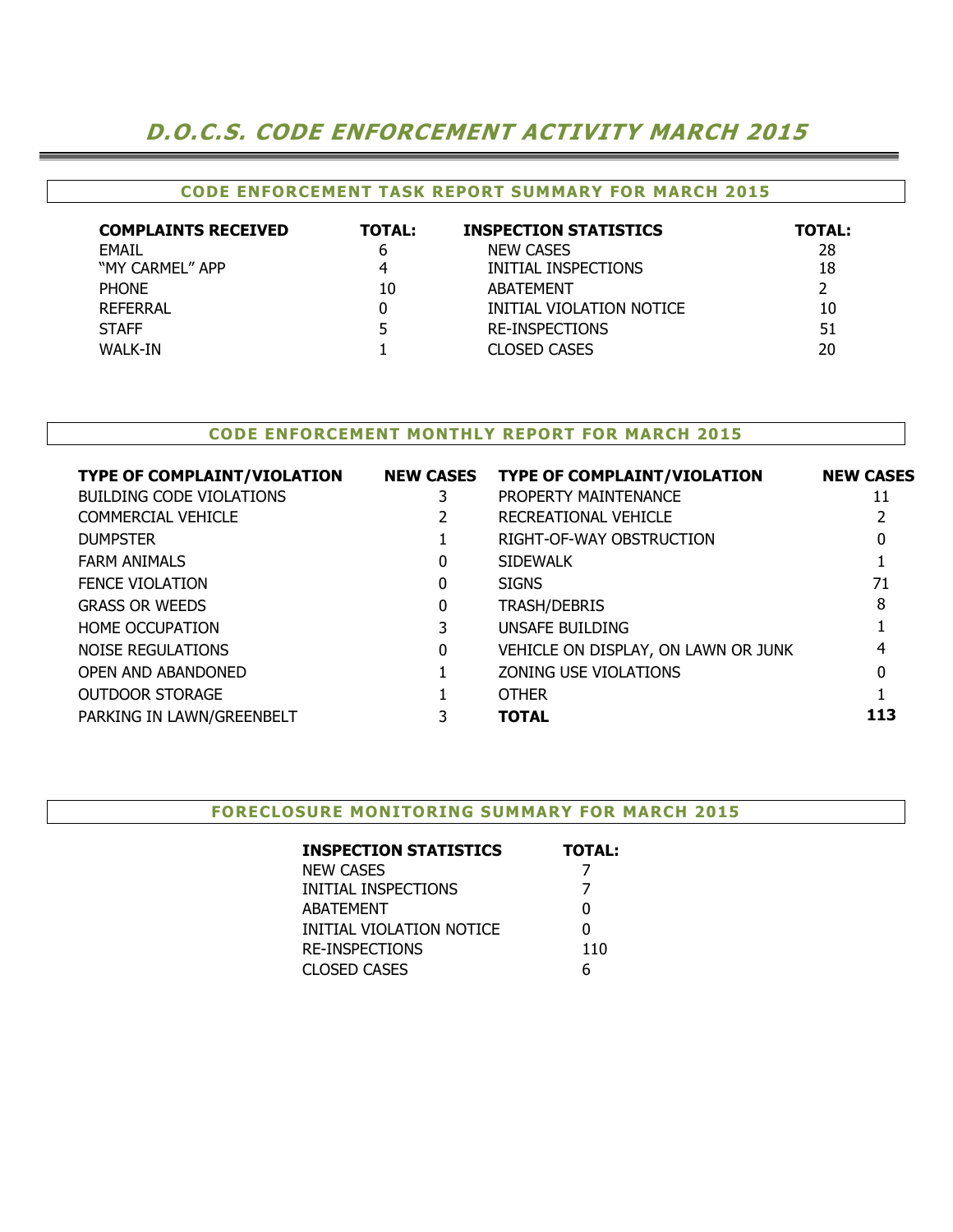## DEPARTMENT OF COMMUNITY SERVICES

INCOME REPORT MARCH 1-31, 2015



| <b>Transaction Types:</b><br><b>INDIANA</b>                                                                                                                                    | # of Transactions: | <b>Total Income of Transactions:</b> |
|--------------------------------------------------------------------------------------------------------------------------------------------------------------------------------|--------------------|--------------------------------------|
| <b>BUILDING PERMITS:</b> [Building permits includes the fee for full Certificate of Occupancy (C/O) or Substantial<br>Completion (C.S.C.) that will be issued, when required.] | 82                 | \$<br>120,607.87                     |
| <b>DEMOLITION PERMITS:</b>                                                                                                                                                     | 4                  | \$<br>641.00                         |
| <b>ELECTRICAL PERMITS:</b> (Separate electrical/meter inspections-no other work being done.)                                                                                   | 10                 | \$<br>1,029.50                       |
| <b>LATE FEES:</b>                                                                                                                                                              | 0                  | \$                                   |
| <b>MASSAGE THERAPIST PERMITS/RENEWALS:</b>                                                                                                                                     | 7                  | \$<br>140.00                         |
| RE-INSPECTION, EXTRA/ADDITIONAL INSPECTION, AND/OR TEMPORARY C/O / C.S.C.                                                                                                      |                    |                                      |
| FEES:                                                                                                                                                                          | 70                 | \$<br>6,008.25                       |
| PLAN AMENDMENT: (COMMERCIAL/INSTITUTIONAL)                                                                                                                                     | 0                  | \$                                   |
| PLAN AMENDMENT: (RESIDENTIAL)                                                                                                                                                  | 2                  | \$<br>285.46                         |
| <b>SPECIAL EVENT PERMITS:</b>                                                                                                                                                  | 3                  | \$<br>480.00                         |
| TEMPORARY USE PERMITS/EXTENSIONS:                                                                                                                                              | 1                  | \$<br>320.50                         |
| <b>ADLS: (Applications)</b>                                                                                                                                                    | 4                  | \$<br>3,943.00                       |
| <b>ADLS AMENDMENTS:</b>                                                                                                                                                        | 1                  | \$<br>102.00                         |
| <b>COMMITMENT AMENDMENTS:</b>                                                                                                                                                  | 1                  | \$<br>1,270.00                       |
| <b>DEVELOPMENT PLAN:</b>                                                                                                                                                       | 4                  | \$<br>7,199.87                       |
| <b>DEVELOPMENT PLAN AMENDMENTS:</b>                                                                                                                                            | 0                  | \$                                   |
| <b>HPR REVIEWS:</b>                                                                                                                                                            | 0                  | \$                                   |
| <b>ORDINANCE AMENDMENT APPLICATIONS:</b>                                                                                                                                       | 0                  | \$                                   |
| <b>PLAT VACATIONS:</b>                                                                                                                                                         | 0                  | \$                                   |
| <b>PRIMARY PLATS:</b>                                                                                                                                                          | 0                  | \$                                   |
| <b>PRIMARY PLAT AMENDMENTS:</b>                                                                                                                                                | 0                  | \$                                   |
| <b>PUD ORDINANCES:</b>                                                                                                                                                         | 0                  | \$                                   |
| <b>REZONE:</b>                                                                                                                                                                 | $\mathbf{1}$       | \$<br>1,058.11                       |
| <b>SDR SITE PLAN REVIEWS:</b>                                                                                                                                                  | 0                  | \$                                   |
| <b>SECONDARY PLATS / REPLATS:</b>                                                                                                                                              | 4                  | \$<br>33,905.00                      |
| <b>SUBDIVISION WAIVERS:</b>                                                                                                                                                    | 0                  | \$                                   |
| <b>ZONING WAIVER:</b>                                                                                                                                                          | 1                  | \$<br>967.00                         |
| <b>TAC ONLY APPLICATIONS:</b>                                                                                                                                                  | 0                  | \$                                   |
| <b>COMMITMENT AMENDMENT:</b>                                                                                                                                                   | 0                  | \$                                   |
| <b>DEVELOPMENT STANDARDS VARIANCES:</b>                                                                                                                                        | 4                  | \$<br>3,040.00                       |
| <b>HEARING OFFICER REVIEWS:</b>                                                                                                                                                | 0                  | \$                                   |
| <b>SPECIAL EXCEPTION VARIANCE:</b>                                                                                                                                             | 0                  | \$                                   |
| <b>SPECIAL USES: (Inlcudes Special Use Amendments)</b>                                                                                                                         | 0                  | \$                                   |
| <b>USE VARIANCES:</b>                                                                                                                                                          | 0                  | \$                                   |
| <b>SIGN PERMITS:</b>                                                                                                                                                           | 35                 | \$<br>7,531.23                       |
| <b>ADMINSTRATIVE APPROVALS:</b>                                                                                                                                                | 3                  | \$<br>384.00                         |
| <b>APPEALS:</b>                                                                                                                                                                | 0                  | \$                                   |
| MISC.: (COPIES/MAPS/DUPLICATE PLARCARDS/ETC)                                                                                                                                   | 5                  | \$<br>862.80                         |
| <b>ZONING DETAILS/LETTER:</b>                                                                                                                                                  | 0                  | \$                                   |
| <b>PARK &amp; RECREATION IMPACT FEE: (PRIF)</b>                                                                                                                                | 101                | \$<br>188,394.00                     |
| <b>TOTALS:</b>                                                                                                                                                                 |                    |                                      |
| <b>GENERAL FUND #101:</b>                                                                                                                                                      |                    | \$<br>189,775.59                     |
| <b>PRIF ACCOUNT # 106:</b>                                                                                                                                                     |                    | \$<br>188,394.00                     |
| <b>UTILITY FEES: (Sewer/Water permits)</b>                                                                                                                                     |                    | \$<br>77,525.00                      |
| <b>TOTAL DEPOSIT:</b>                                                                                                                                                          |                    | \$<br>455,694.59                     |
| Last Month's General Fund Deposit:                                                                                                                                             |                    | \$<br>98,992.56                      |
| <b>Last Month's Total Deposit:</b>                                                                                                                                             |                    | \$<br>198,755.56                     |

NOTE: Receipts were deposited for 22 business days this month.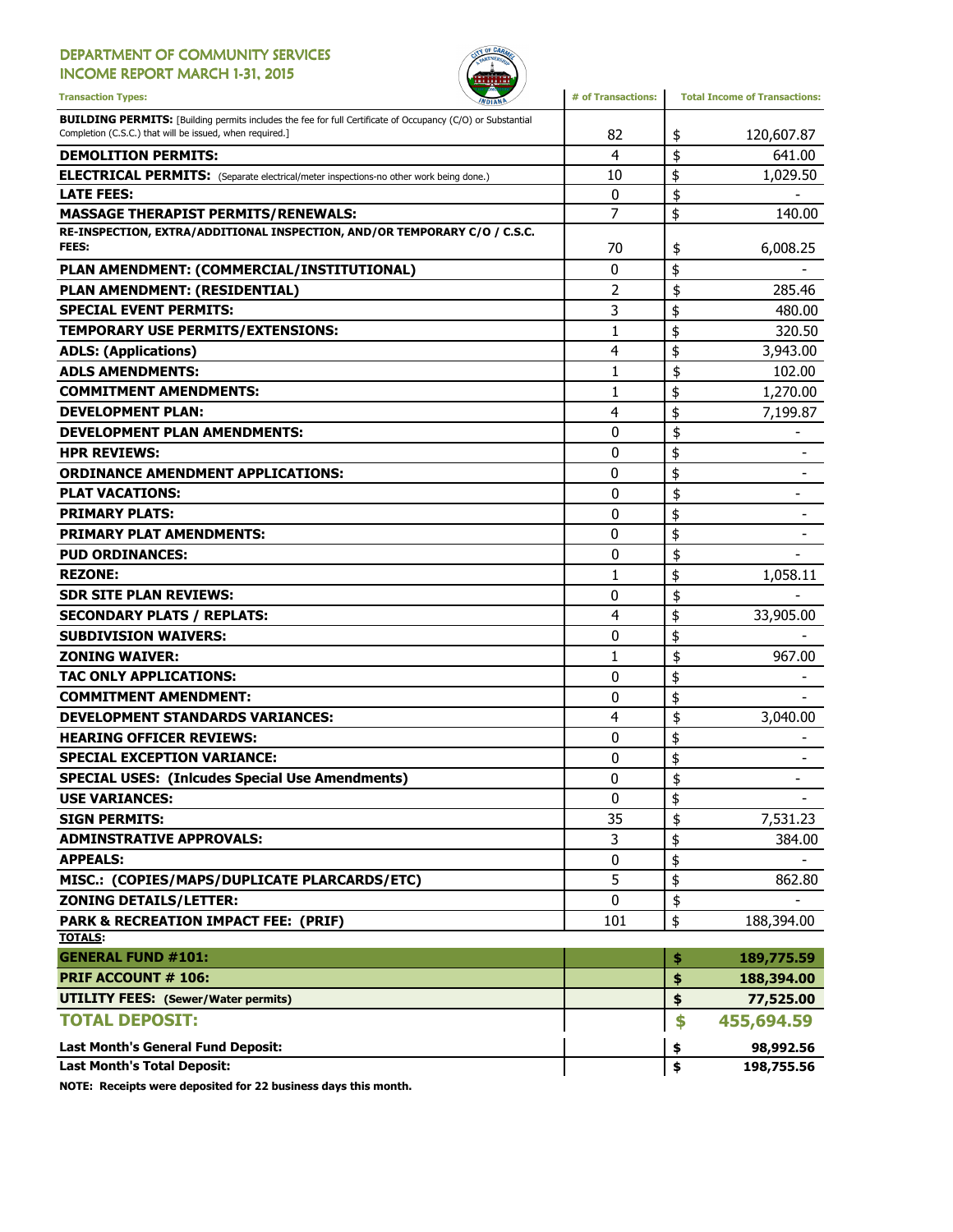# **City of Carmel Monthly Permits Issued Page 1**

| Issue<br>Date | Status | Permit<br>NO | Subdiv Name                   | <b>Property Address</b>                                            | Permit Type Description            | Estimated<br>Cost of<br>Constructio | Sq Ft          | <b>Contractor Name</b>                         | <b>Contractor Address</b>        | Cont.City           | Cont.<br><b>State</b> | Cont.<br>Zir | Cont.Phone                    | Propety Owner (as listed<br>per applicant)                                        | Owner Adrs                      | Owner City          | Owner<br>State | Owner<br>Zip |
|---------------|--------|--------------|-------------------------------|--------------------------------------------------------------------|------------------------------------|-------------------------------------|----------------|------------------------------------------------|----------------------------------|---------------------|-----------------------|--------------|-------------------------------|-----------------------------------------------------------------------------------|---------------------------------|---------------------|----------------|--------------|
| 03/02/15      |        | 5020063      |                               | 715 HANOVER PL                                                     | <b>COMMERCIAL TENANT FINISH</b>    | \$25,607                            | 1,323          | SIGNATURE CONSTRUCTION, LLC                    | 720 THIRD AVE SW                 | CARMEL              |                       |              |                               | 46032 (317) 817-0360 CARMEL CITY CENTER, LLC                                      | 770 THIRD AVE SW                | CARMEL              |                | 46032        |
|               |        | 502010       |                               | 1815 E 109 ST                                                      | RESIDENTIAL SWIMMING POOL          | \$110,000                           | 2,467          | <b>INDY CUSTOM POOLS</b>                       | 4219 W. 96TH ST.                 | <b>INDIANAPOLIS</b> |                       | 16268        |                               | MCROBERTS, JOSHUA                                                                 | 1815 E 109TH ST                 | <b>INDIANAPOLIS</b> |                | 46280        |
|               |        | 15020120     | THE MEADOWS AT THE LEGACY     | 14098 JAMES DEAN DR                                                | RESIDENTIAL SINGLE FAMILY DWELLING | \$186,000                           | 5.554          | <b>RYLAND HOMES</b>                            | 9025 N RIVER RD #100             | <b>INDIANAPOLIS</b> |                       |              |                               | 46240 (317) 846-4200 RYLAND HOMES                                                 | 9025 N RIVER RD #100            | <b>INDIANAPOLIS</b> |                | 46240        |
|               |        | 15020122     | THE MEADOWS AT THE LEGACY     | 14080 JAMES DEAN DR                                                | RESIDENTIAL SINGLE FAMILY DWELLING | \$350,000                           | 5.445          | <b>RYLAND HOMES</b>                            | 9025 N RIVER RD #100             | <b>INDIANAPOLIS</b> |                       |              |                               | 46240 (317) 846-4200 RYLAND HOMES                                                 | 9025 N RIVER RD #100            | <b>INDIANAPOLIS</b> |                | 46240        |
|               |        | 5020124      | THE SANCTUARY AT 116TH STREET | 4506 COOL SPRINGS CT                                               | RESIDENTIAL SINGLE FAMILY DWELLING | \$350,000                           | 5.632          | RYAN HOMES INC                                 | 8425 WOODFIELD CROSSING STE 310W | <b>INDIANAPOLIS</b> |                       |              | 6240 (317) 819-2623           | <b>RYAN HOMES INC</b>                                                             | 8425 WOODFIELD CROSSING STE 31  | <b>INDIANAPOLIS</b> |                | 46240        |
| 03/03/15      |        | 1502007      |                               | 1250 CITY CENTER DR                                                | WALL SIGN PERMANENT                | \$0                                 | 67             | PHOENIX SIGNWORKS                              | 3725 BEAM RIDGE DR               | <b>MCCORDSVILLE</b> |                       |              | 6055 (317) 432-4027           | <b>WILLINGHAM, TOM</b>                                                            | 10930 DEERFIELD RD              | <b>CINCINNATI</b>   |                | 45242        |
|               |        | 5020126      | <b>BELLEWOOD</b>              | 4395 REPASS DR                                                     | RESIDENTIAL SINGLE FAMILY DWELLING | \$472,000                           | 5,931          | PULTE HOMES OF INDIANA                         | 1590 N MERIDIAN ST #530          | CARMEL              |                       |              | (317) 575-2350                | <b>PULTE HOMES</b>                                                                | 11590 N. MERIDIAN ST #530       | <b>ARMEI</b>        |                | 46032        |
|               |        | 502013       | <b>CROOKED STICK ESTATES</b>  | 1518 PRESTWICK CIR                                                 | RESIDENTIAL REMODEL                | \$100,000                           | 2,000          | DTA, LLC                                       | 234 E 9TH ST, STE B-01           | <b>INDIANAPOLIS</b> |                       |              | (317) 955-7572                | SAMS, HOWARD & JENNIFER                                                           | 1518 PRESTWICK CIRCLE           | CARMEL              |                | 46032        |
| 03/04/15      |        | 502006       |                               | 14454 COMMUNITY DR                                                 | WALL SIGN PERMANENT                | \$0                                 | 24             | CSI SIGNS                                      | PO BOX 210                       | WESTFIELD           |                       |              | (317) 867-2737                | THE PLAYSCHOOL AT ARBOR VILLAGE                                                   | 11501 E 116TH ST                | <b>ISHERS</b>       |                | 46037        |
|               |        | 5020083      |                               | 9802 MICHIGAN RD                                                   | COMMERCIAL NEW STRUCTURE           | \$1,200,000                         | 3,317          | SMITH PROJECTS                                 | 238 NORTH MAIN ST                | MAXWELL             |                       |              | 6154 (317) 326-8000           | H & H RESTAURANT GROUP                                                            | 5333 W 86TH ST                  | <b>INDIANAPOLIS</b> |                | 46268        |
|               |        | 5020099      | 19 TRAILS AT AVIAN GLEN. THE  | 5765 COOPERS HAWK DF                                               | <b>RESIDENTIAL REMODEL</b>         | \$61,500                            | 1.025          | <b>HE WAIRE GROUP</b>                          | 0929 INNIS BROOKE LANE           | <b>ISHERS</b>       |                       |              | (317) 863-5335                | WITHERBEE, JON & JEN                                                              | 5765 COOPERS HAWK DR            | CARMEL              |                | 46033        |
|               |        | 5020100      | <b>CASS ESTATES</b>           | 11525 MEARS DR                                                     | <b>RESIDENTIAL REMODEL</b>         | \$78,500                            | 1.291          | <b>HE WAIRE GROUP</b>                          | 0929 INNIS BROOKE LANE           | <b>ISHERS</b>       |                       |              | (317) 863-5335                | WATSON, CASEY & ELIZABETH                                                         | 1525 MEARS DR                   | <b>ZIONSVILLE</b>   |                | 46077        |
|               |        | 502010       |                               | 14550 CLAY TERRACE BLVD. #100                                      | WALL SIGN PERMANENT                | \$0                                 | 38             | SIGN VISION CO.                                | 87 CLAY CRAFT RD                 | COLUMBUS            |                       |              | 3230 (614) 475-5161           | SIMON PROPERTY GROUP                                                              | 225 WEST WASHINGTON ST          | <b>INDIANAPOLIS</b> |                | 46204        |
|               |        | 5020102      |                               | 14550 CLAY TERRACE BLVD. #100                                      | WALL SIGN PERMANENT                | \$0                                 | 17             | SIGN VISION CO                                 | 987 CLAY CRAFT RD                | COLUMBUS            | OH                    |              | 43230 (614) 475-5161          | SIMON PROPERTY GROUP                                                              | 225 WEST WASHINGTON ST          | <b>INDIANAPOLIS</b> |                | 46204        |
|               |        | 5020103      |                               | 14550 CLAY TERRACE BLVD. #100                                      | PROJECTING SIGN PERMANENT          | \$0                                 | $\overline{4}$ | SIGN VISION CO.                                | 987 CLAY CRAFT RD                | <b>COLUMBUS</b>     | <b>OH</b>             |              | 43230 (614) 475-5161          | SIMON PROPERTY GROUP                                                              | 225 WEST WASHINGTON ST          | <b>INDIANAPOLIS</b> |                | 46204        |
|               |        | 5030016      | <b>WILDWOOD ESTATES</b>       | 10 WILDWOOD DR                                                     | ELECTRICAL PERMIT/INSPECTION       | \$0                                 | $\mathbf{0}$   | JOHNSON, RANDY                                 | 310 CONCORD LANE                 | CARMEL              |                       | 32031        |                               | VARGHESE, TINA & JOBY                                                             | 10 WILDWOOD                     | CARMEL              |                | 46032        |
| 03/05/15      |        | 15020105     | SUN MUNDY ONE TWO THREE       | 10725 N MICHIGAN RD #150                                           | <b>COMMERCIAL TENANT FINISH</b>    | \$35,000                            | 1,800          | WANG'S CONSTRUCTION LLC                        | 13144 HARRISON DR                | CARMEL              |                       |              |                               | 46033 (317) 414-9686 106 MICHIGAN REALTY LLC                                      | 10689 PENNSYLVANIA ST N STE 100 | <b>INDIANAPOLIS</b> |                | 46280        |
|               |        | 5020118      | <b>HADLEY GROVE</b>           | 13266 REGINA CT                                                    | RESIDENTIAL SINGLE FAMILY DWELLING | \$321,548                           | 4.197          | M/I HOMES                                      | 8500 KEYSTONE CROSSING           | <b>INDIANAPOLIS</b> |                       |              | 6240 (317) 255-9900 M/I HOMES |                                                                                   | 8500 KEYSTONE CROSSING STE 590  | <b>INDIANAPOLIS</b> |                | 46240        |
| 03/06/15      |        | 15020024     |                               | 14550 CLAY TERRACE BLVD. #100                                      | <b>COMMERCIAL TENANT FINISH</b>    | \$400,000                           | 4.776          | HART. SHANE                                    | 0967 E US HWY 136                | <b>INDIANAPOLIS</b> |                       |              | 46234 (317) 243-7140          | SIMON PROPERTY GROUP                                                              | 225 WEST WASHINGTON ST          | <b>INDIANAPOLIS</b> |                | 46204        |
|               |        | 5020129      |                               | 525 CONGRESSIONAL BLVD                                             | <b>COMMERCIAL REMODEL</b>          | \$407,525                           | 8,931          | <b>VERSATILE CONSTRUCTION</b><br>GROUP         | 570 E TRACY RD #610              | NEW WHITELAND       |                       |              | 46184 (317) 535-3579          | MOOREHEAD COMMUNICATION                                                           | PO BOX 1870                     | <b>MARION</b>       |                | 46952        |
|               |        | 5030004      |                               | 11405 N GRAY RD - CELL TOWER                                       | COMMERCIAL CELL TOWER              | \$8,000                             | 24             | CROWN CASTLE                                   | 1 GRANDVIEW CIRCLE               | CANONSBURG          |                       |              | 5317 (317) 249-2028           | PINNACLE TOWERS ACQUISITIONS                                                      | 1 GRANDVIEW CIR                 | CANONSBURG          |                | 15317        |
| 03/10/15      |        | 5020114      | HUNTER'S CREEK SOUTH          | 13742 LANGLEY CT                                                   | RESIDENTIAL REMODEL                | \$1,500                             | 14             | <b>BINZ, MICHAEL</b>                           | 3742 LANGLEY CT                  | CARMEL              |                       |              |                               | <b>BINZ, MICHAEL</b>                                                              | 13742 LANGLEY CT                | CARMEL              |                | 46032        |
|               |        | 5030003      |                               | 11590 N MERIDIAN ST #220                                           | <b>COMMERCIAL TENANT FINISH</b>    | \$60,000                            | 4.300          | REI CONSTRUCTION LLC                           | 1016 3RD AVE SW #200             | CARMEL              |                       |              |                               | 6032 (317) 573-6281 REI INVESTMENTS                                               | 11711 N PENNSYLVANIA ST         | CARMEL              |                | 46032        |
|               |        |              | 5030014 20 WINDSOR GROVE II   | 10555 NOMA CT                                                      | RESIDENTIAL SINGLE FAMILY DWELLING | \$999,999                           | 7.302          | STEVEN A. WILSON, INC                          | P.O. BOX 649                     | CARMEL              |                       |              | 6082 (317) 846-2555           | <b>STEVEN WILSON</b>                                                              | P.O. BOX 649                    | CARMEL              |                | 46082        |
|               |        | 15030033     | ABERDEEN BEND                 | 12941 BIRKENSTOCK ST                                               | RESIDENTIAL DECK ADDITION          | \$25,000                            | 550            | GRIMME, JOHN                                   | 4914 AUSTIN TR                   | ZIONSVILLE          |                       |              |                               | 46077 (317) 670-1036 SALLEY, LYNDA K                                              | 12941 BIRKENSTOCK ST            | CARMEL              |                | 46032        |
| 03/11/15      |        | 5030002      | C W WIEDLER'S                 | 421 2ND AVE NE                                                     | <b>DEMOLITION</b>                  | \$0                                 | $\Omega$       | OLD TOWN DESIGN GROUP                          | 132 RANGELINE RD S               | CARMEL              |                       |              | 6032 (317) 626-8486           | MILES, JOSH & APRIL                                                               | 421 2ND AVE NE                  | CARMEL              |                | 46032        |
|               |        | 15030018     | 03 EDEN ESTATES               | 3615 WALDEN PL                                                     | <b>RESIDENTIAL REMODEL</b>         | \$15,950                            | 25             | <b>GREEN CUSTOM FRAMING &amp;</b><br>CARPENTRY | 5566 CENTRAL CT                  | <b>INDIANAPOLIS</b> |                       | 1620         |                               | GLAESER, FRED & DARYL                                                             | 3615 WALDEN PLACE               | CARMEL              |                | 46033        |
|               |        | 5030020      | 233 VILLAGE OF WESTCLAY       | 12676 ST JULIAN ST                                                 | RESIDENTIAL SINGLE FAMILY DWELLING | \$444,000                           | 5.165          | PULTE HOMES OF INDIANA                         | 1590 N MERIDIAN ST #530          | CARMEL              |                       |              | 6032 (317) 575-2350           | PULTE HOMES OF INDIANA LLC                                                        | 11590 MERIDIAN ST N STE 530     | CARMEL              |                | 46032        |
|               |        | 503002       | VILLAGE OF WESTCLAY           | 12962 FEATHERBELL BLVD                                             | RESIDENTIAL SINGLE FAMILY DWELLING | \$408,000                           | 5.319          | PULTE HOMES OF INDIANA                         | 1590 N MERIDIAN ST #530          | CARMEL              |                       |              | 6032 (317) 575-2350           | PULTE HOMES                                                                       | 1590 MERIDIAN ST N #530         | CARMEL              |                | 46032        |
|               |        | 5030043      |                               | 12505 OLD MERIDIAN ST #170                                         | <b>WALL SIGN PERMANENT</b>         | \$0                                 | $\epsilon$     | STALEY SIGNS, INC                              | P.O. BOX 515                     | <b>INDIANAPOLIS</b> |                       | 16206        |                               | <b>BUCKINGHAM COMPANIES</b>                                                       | 941 N MERIDIAN ST               | <b>INDIANAPOLIS</b> |                | 46204        |
|               |        | 5030044      |                               | 12505 OLD MERIDIAN ST #170                                         | WALL SIGN PERMANENT                | \$0                                 | 6              | STALEY SIGNS, INC.                             | P.O. BOX 515                     | <b>INDIANAPOLIS</b> |                       | <b>LG20F</b> |                               | <b>BUCKINGHAM COMPANIES</b>                                                       | 941 N MERIDIAN ST               | <b>INDIANAPOLIS</b> |                | 46204        |
| 03/12/15      |        | 5030049      |                               | FOUNTAIN METER N OF 13722 SUNNYVALE L ELECTRICAL PERMIT/INSPECTION |                                    | \$0                                 | $\Omega$       | KINDER ELECTRIC                                | 9087 TECHNOLOGY DRIVE            | <b>FISHERS</b>      |                       |              |                               | 6038 (317) 842-0809 STANFORD PARK HOMEOWNERS ASSOC 8425 KEYSTONE CROSSING STE 108 |                                 | <b>INDIANAPOLIS</b> |                | 46240        |
|               |        | 1503005      |                               | FOUNTAIN METER S OF 3499 WINDY KNOLL ELECTRICAL PERMIT/INSPECTION  |                                    | \$0                                 | $\Omega$       | <b>KINDER ELECTRIC</b>                         | 9087 TECHNOLOGY DRIVE            | <b>FISHERS</b>      |                       |              |                               | 46038 (317) 842-0809 STANFORD PARK HOA                                            | 8425 KEYSTONE CROSSING, STE 108 | <b>INDIANAPOLIS</b> |                | 46240        |
|               |        | 5030052      |                               | FOUNTAIN METER E OF 5198 WARBLER WAY ELECTRICAL PERMIT/INSPECTION  |                                    | \$0                                 | $^{\circ}$     | <b>KINDER ELECTRIC</b>                         | 9087 TECHNOLOGY DRIVE            | <b>FISHERS</b>      |                       |              | (317) 842-0809                | ARMOUR PROPERTY MANAGEMENT                                                        | P.O. BOX 1706                   | CARMEL              |                | 46082        |
| 03/13/15      |        | 502000       |                               | 13400 MERIDIAN ST N #600                                           | COMMERCIAL REMODEL                 | \$45,000                            | 1,768          | BUILDSMART CONSTRUCTION, LL                    | 599 INDUSTRIAL DR #316           | CARMEL              |                       |              | 6032 (317) 296-8090           | LILLIBRIDGE HEALTH CARE                                                           | 8402 HARCOURT RD #601           | <b>INDIANAPOLIS</b> |                | 46260        |
|               |        | 5030026      | THE MEADOWS AT THE LEGACY     | 14127 JAMES DEAN DR                                                | RESIDENTIAL SINGLE FAMILY DWELLING | \$250,000                           | 4.483          | <b>RYLAND HOMES</b>                            | 9025 N RIVER RD #100             | <b>INDIANAPOLIS</b> |                       |              |                               | 6240 (317) 846-4200 FALCON NEST II LLC                                            | 1356 BEVERLY RD STE 300         | <b>MCLEAN</b>       | VA             | 22101        |
|               |        | 15030033     | VALLEYBROOK                   | 13751 DEER RIDGE PL                                                | <b>RESIDENTIAL REMODEL</b>         | \$75,000                            | 650            | PB CONSTRUCTION                                | 24860 MT PLEASANT RD             | <b>CICERO</b>       |                       |              | 46034 (317) 984-4391          | <b>TAYLOR, KIRK</b>                                                               | 13751 DEER RIDGE PLACE          | CARMEI              |                | 46032        |
|               |        | 15030034     | <b>STONEWICK</b>              | 11670 PEBBLEPOINTE PASS                                            | RESIDENTIAL ADDITION-ROOM(S        | \$25,340                            | 204            | <b>GREAT DAY IMPROVEMENTS</b>                  | 9715 KINCAID DR, STE 400         | <b>FISHERS</b>      |                       |              |                               | <b>ARNDT, TERRY</b>                                                               | 11670 PEBBLE POINT PASS         | CARMEL              |                | 46033        |
|               |        | 15030045     | VILLAGE OF TOWNE POINTE, THE  | 13218 GATMAN CT                                                    | RESIDENTIAL ADDITION-ROOM(S        | \$50,000                            | 250            | ABOVE AND BEYOND                               | 9865 MOONTOWN RD                 | WESTFIELD           |                       |              |                               | 6012 (317) 867-5230 KLINK, STACY L. & JORDAN G.                                   | 13218 GATMAN CT                 | CARMEL              |                | 46032        |
| 03/14/15      |        | 30300        |                               | SELF OWNED BUSINESS                                                | MASSAGE THERAPIST PERMIT           | \$0                                 | $^{\circ}$     | MILLS, RUTHANNE                                | 686 TAPPAN STREET APT 1036       | CARMEL              |                       |              | 6032 (317) 571-0019           | SELF OWNED BUSINESS                                                               | WORK DONE IN CLIENTS HOMES      | CARMEL              |                | 46032        |
| 03/16/15      |        | 4110107      | CARMEL SCIENCE AND TECHNOLO   | 12484 BREAKLINES ST - CLUBHOUSE                                    | COMMERCIAL NEW STRUCTURE           | \$619,276                           | 8.660          | C HART CO INC                                  | 805 CITY CENTER DR #120          | CARMEL              |                       |              | (317) 573-4800                | LAKESIDE APARTMENTS OF CARMEL                                                     | 805 CITY CENTER DR #120         | CARMEL              |                | 46032        |
|               |        | 4110113      | CARMEL SCIENCE AND TECHNOLOG  | 12529 CLARK ST - BUILDING 6                                        | RESIDENTIAL MULTI-FAMILY           | \$700,485                           | 9,797          | C HART CO INC                                  | 805 CITY CENTER DR #120          | CARMEL              |                       |              | 6032 (317) 573-4800           | LAKESIDE APARTMENTS OF CARMEL,                                                    | LLC 805 CITY CENTER DR #120     | CARMEL              |                | 46032        |
|               |        | 4110114      | CARMEL SCIENCE AND TECHNOLOG  | 12517 CLARK ST - BUILDING                                          | RESIDENTIAL MULTI-FAMILY           | \$700,485                           | 9,797          | <b>CHART COINC</b>                             | 805 CITY CENTER DR #120          | CARMEL              |                       |              |                               | 6032 (317) 573-4800 LAKESIDE APARTMENTS OF CARMEL,                                | LLC 805 CITY CENTER DR #120     | CARMEL              |                | 46032        |
|               |        |              |                               | <b>Total Permits: 113</b>                                          |                                    |                                     |                | <b>Total Estimated Cost of Construction:</b>   | \$22,994,149.00                  |                     |                       |              | Total Sq.Ft.:                 | 333,910                                                                           |                                 |                     |                |              |

Status(Stat Column) codes mean: O=Open/incomplete; C=Closed/completed (includes completed permits where C/O's are not issued-like demolition or separate electrical permits); **E=Expired-project may or may not have been completed, but no inspections have been scheduled. V=VOID-Permit voided.**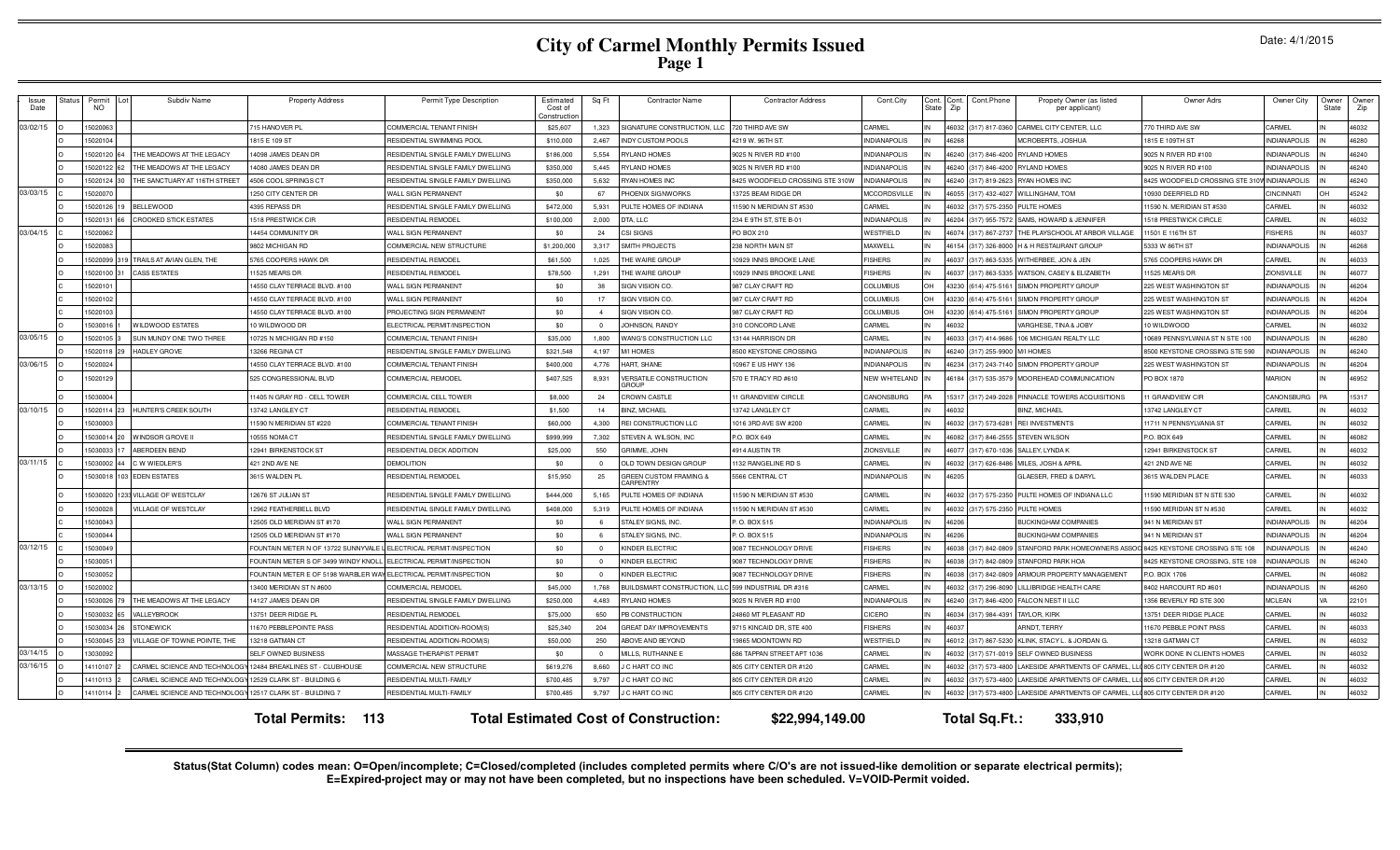# **City of Carmel Monthly Permits Issued Page 2**

| Date: 4/1/2015 |  |  |  |
|----------------|--|--|--|
|----------------|--|--|--|

| <b>Issue</b><br>Date | status | Permit<br><b>NO</b> | Subdiv Name                  | <b>Property Address</b>          | Permit Type Description                | Estimated<br>Cost of<br>constructio | Sq Ft      | <b>Contractor Name</b>                       | <b>Contractor Address</b>           | Cont.City           | Cont. Cont<br>State | Cont.Phone<br>Zip      | Propety Owner (as listed<br>per applicant) | Owner Adrs                        | Owner City          | Owner<br>State | Owner<br>Zip |
|----------------------|--------|---------------------|------------------------------|----------------------------------|----------------------------------------|-------------------------------------|------------|----------------------------------------------|-------------------------------------|---------------------|---------------------|------------------------|--------------------------------------------|-----------------------------------|---------------------|----------------|--------------|
| 03/16/15.            |        | 1411011             | ARMEL SCIENCE AND TECHNOLOG  | 12505 CLARK ST - BUILDING 8      | RESIDENTIAL MULTI-FAMILY               | \$700,485                           | 9,797      | C HART CO INC                                | 805 CITY CENTER DR #120             | CARMEL              |                     | 6032<br>17) 573-4800   | LAKESIDE APARTMENTS OF CARMEL.             | 805 CITY CENTER DR #120           | CARMEL              |                | 46032        |
|                      |        | 1411011             | ARMEL SCIENCE AND TECHNOLOG  | 12493 CLARK ST - BUILDING 9      | <b>RESIDENTIAL MULTI-FAMILY</b>        | \$700.485                           | 9,797      | C HART CO INC                                | 805 CITY CENTER DR #120             | CARMEL              |                     | 317) 573-4800<br>16032 | AKESIDE APARTMENTS OF CARMEL.              | 805 CITY CENTER DR #120           | CARMEL              |                | 46032        |
|                      |        | 14110117            | CARMEL SCIENCE AND TECHNOLOG | 12481 CLARK ST - BUILDING 10     | <b>RESIDENTIAL MULTI-FAMILY</b>        | \$700,485                           | 9,797      | C HART CO INC                                | 805 CITY CENTER DR #120             | CARMEL              |                     | 16032<br>317) 573-4800 | LAKESIDE APARTMENTS OF CARMEL              | 805 CITY CENTER DR #120           | CARMEI              |                | 46032        |
|                      |        | 14110118            | CARMEL SCIENCE AND TECHNOLOG | 12469 CLARK ST - BUILDING 11     | RESIDENTIAL MULTI-FAMILY               | \$700,485                           | 9,797      | <b>C HART CO INC</b>                         | 805 CITY CENTER DR #120             | CARMEL              | IN                  | 16032<br>317) 573-4800 | LAKESIDE APARTMENTS OF CARMEL,             | 805 CITY CENTER DR #120           | CARMEL              |                | 46032        |
|                      |        | 14110119            | CARMEL SCIENCE AND TECHNOLOG | 12457 CLARK ST - BUILDING 12     | RESIDENTIAL MULTI-FAMILY               | \$700,485                           | 9,797      | C HART CO INC                                | 805 CITY CENTER DR #120             | CARMEL              |                     | 46032<br>317) 573-4800 | LAKESIDE APARTMENTS OF CARMEL,             | 805 CITY CENTER DR #120           | CARMEL              |                | 46032        |
|                      |        | 15020006            |                              | 1116 W MAIN ST                   | <b>DEMOLITION</b>                      | \$0                                 | $\Omega$   | OLES ENGINEERING CORP.                       | 6249 S. INDIANAPOLIS RD             | WHITESTOWN          | IN                  | 16075<br>317) 281-0568 | BROWNING CONSTRUCTION INC                  | 6100 W 96TH ST #250               | <b>INDIANAPOLIS</b> |                | 46278        |
|                      |        | 15030001            | <b>CARMEL VILLAGE</b>        | 717 HICKORY DR                   | RESIDENTIAL ADDITION AND REMODEL       | \$100,000                           | 1.433      | AKIN, MICHAEL                                | 717 HICKORY DR                      | CARMEL              |                     | 16032                  | <b>KIN, MICHAEL</b>                        | 717 HICKORY DR                    | CARMEL              |                | 46032        |
|                      |        | 1503001             | <b>BRIAR CREEK</b>           | 10155 BRIAR CREEK LN             | RESIDENTIAL ADDITION AND REMODEL       | \$85,000                            | 225        | <b>SHOCKLEY, TONY</b>                        | 10064 PARTRIDGE PLACE               | CARMEL              |                     | 16033<br>317) 289-0422 | SNIPES, CARL & CINDY                       | 10155 BRIAR CREEK LANE            | CARMEL              |                | 46033        |
|                      |        | 1503004             |                              | 2583 GRAFTON ST                  | RESIDENTIAL REMODEL                    | \$48,000                            | 1.200      | <b>INDIANA RESIDENTIAL</b>                   | 1131 SHELBY ST                      | <b>INDIANAPOLIS</b> |                     | 317) 714-001<br>1620   | <b>ANDADHAR, SHIVA</b>                     | 2583 GRAFTON ST                   | CARMEI              |                | 46032        |
|                      |        | 15030066            |                              | 95 E 106TH ST                    | ELECTRICAL PERMIT/INSPECTION           | \$0                                 | $\Omega$   | THE HOOSIER CO                               | 5421 W 86TH ST                      | <b>INDIANAPOLIS</b> |                     | 317) 872-812<br>1626   | CITY OF CARMEL                             | ONE CIVIC SQUARE                  | CARMEI              |                | 46032        |
|                      |        | 1503006             |                              | 0600 MERIDIAN STREET NORTH       | ELECTRICAL PERMIT/INSPECTION           | \$0                                 | $^{\circ}$ | THE HOOSIER CO                               | 5421 W 86TH ST                      | <b>INDIANAPOLIS</b> |                     | 6268<br>317) 872-812   | CITY OF CARMEL                             | ONE CIVIC SQUARE                  | CARMEL              |                | 46032        |
|                      |        | 1503006             |                              | 93 E 106TH ST                    | ELECTRICAL PERMIT/INSPECTION           | \$0                                 | $\Omega$   | THE HOOSIER CO                               | 5421 W 86TH S'                      | <b>INDIANAPOLIS</b> |                     | 16268<br>317) 872-812  | <b>INDOT</b>                               | 7701 E MILTON RD                  | GARY                |                | 46403        |
| 03/17/15             |        | 1503004             | CHERRY CREEK ESTATES         | 6561 IROQUOIS LN                 | RESIDENTIAL REMODEL                    | \$20,000                            | 1,200      | PEGG, ADAM                                   | 6561 IROQUIS LANE                   | CARMEL              |                     | 603                    | PEGG, ADAM Q & RENAY F                     | 6561 IROQUOIS LN                  | CARMEL              |                | 46033        |
|                      |        | 15030062            | <b>BELLEWOOD</b>             | 4513 REPASS DR                   | RESIDENTIAL SINGLE FAMILY DWELLING     | \$328,229                           | 5.739      | <b>DAVID WEEKLEY HOMES</b>                   | 9310 NORTH MERIDIAN STREET, STE 100 | <b>INDIANAPOLIS</b> |                     | 16260<br>317) 669-860  | DAVID WEEKLEY HOMES                        | 9310 NORTH MERIDIAN STREET, STE 1 | <b>INDIANAPOLIS</b> |                | 46260        |
|                      |        | 1503006             | WOODLAND SPRINGS             | 98 TWIN SPRINGS CT               | RESIDENTIAL REMODEL                    | \$25,000                            | 1.122      | THORN, EDWARD                                | 98 TWIN SPRINGS COURT               | ARMFI               |                     | <b>ENAI</b>            | HORN FDWARD                                | 198 TWIN SPRINGS COURT            | <b>CARMEL</b>       |                | 46033        |
| 03/18/15             |        | 1502008             | SADDLEBROOK AT SHELBORNE     | 3314 HOMESTRETCH DR              | RESIDENTIAL SINGLE FAMILY DWELLING     | \$750,000                           | 6.633      | RMB BUILDING INC                             | 2167 FINCHLEY RD                    | CARMEL              |                     | 317) 587-1388<br>16032 | RMB BUILDING INC                           | 2167 FINCHLEY RD                  | CARMEL              |                | 46032        |
|                      |        | 15020082            | SADDLEBROOK AT SHELBORNE     | 3300 HOMESTRETCH DR              | RESIDENTIAL SINGLE FAMILY DWELLING     | \$750,000                           | 6,985      | RMB BUILDING INC                             | 2167 FINCHLEY RD                    | CARMEL              |                     | 317) 587-1388<br>4603  | RMB Building inc                           | 2167 FINCHLEY RD                  | CARMEL              |                | 46032        |
|                      |        | 15030036            | THE MEADOWS AT THE LEGACY    | 7089 ALICE PAUL LN               | RESIDENTIAL SINGLE FAMILY DWELLING     | \$155,000                           | 4,651      | <b>RYLAND HOMES</b>                          | 9025 N RIVER RD #100                | <b>INDIANAPOLIS</b> |                     | 16240<br>317) 846-4200 | <b>TYLAND HOMES</b>                        | 9025 N RIVER RD #100              | <b>INDIANAPOLIS</b> |                | 46240        |
|                      |        | 15030038            | <b>WESTMONT</b>              | 4065 LASINO RUN                  | RESIDENTIAL SINGLE FAMILY DWELLING     | \$195,000                           | 5.649      | <b>YLAND HOMES</b>                           | 9025 N RIVER RD #100                | <b>INDIANAPOLIS</b> |                     | 46240<br>317) 846-4200 | <b>YLAND HOMES</b>                         | 9025 N RIVER RD #100              | <b>INDIANAPOLIS</b> |                | 46240        |
|                      |        | 1503004             | THE MEADOWS AT THE LEGACY    | 14131 JAMES DEAN DR              | RESIDENTIAL SINGLE FAMILY DWELLING     | \$255,000                           | 4.580      | <b>IYLAND HOMES</b>                          | 9025 N RIVER RD #100                | <b>INDIANAPOLIS</b> |                     | 16240<br>17) 846-4200  | YLAND HOMES                                | 9025 N RIVER RD #100              | <b>INDIANAPOLIS</b> |                | 46240        |
|                      |        | 1503004             | <b>OVERBROOK FARMS</b>       | 3871 PELHAM RD                   | RESIDENTIAL SINGLE FAMILY DWELLING     | \$265,000                           | 5,914      | <b>ISCHER HOMES</b>                          | 6602 E. 75TH ST STE 400             | <b>INDIANAPOLIS</b> |                     | 46250<br>317) 348-250  | <b>ISCHER HOMES</b>                        | 6602 E 75TH ST #400               | <b>INDIANAPOLIS</b> |                | 46250        |
|                      |        | 15030056            | <b>OVERBROOK FARMS</b>       | 4435 PEMBERTON LN                | RESIDENTIAL SINGLE FAMILY DWELLING     | \$383,000                           | 8.796      | <b>ISCHER HOMES</b>                          | 6602 E. 75TH ST STE 400             | <b>INDIANAPOLIS</b> |                     | 16250<br>317) 348-2500 | <b>ISCHER HOMES</b>                        | 6602 E. 75TH ST STE 400           | <b>INDIANAPOLIS</b> |                | 46250        |
|                      |        | 1503005             | <b>OVERBROOK FARMS</b>       | 14550 OVERBROOK DR               | RESIDENTIAL SINGLE FAMILY DWELLING     | \$336,000                           | 6,790      | <b>ISCHER HOMES</b>                          | 6602 E. 75TH ST STE 400             | <b>INDIANAPOLIS</b> |                     | 16250<br>317) 348-250  | <b>ISCHER HOMES</b>                        | 6602 E. 75TH ST STE 400           | <b>INDIANAPOLIS</b> |                | 46250        |
|                      |        | 1503008             |                              | 0 SPRING MILL RD                 | WALL SIGN PERMANENT                    | \$0                                 | 32         | <b>PHOENIX SIGNWORKS</b>                     | 13725 BEAM RIDGE DR                 | <b>MCCORDSVILLE</b> |                     | 317) 432-402<br>6055   | THE BRIDGES II LLC                         | 600 E 96TH ST, STE 150            | <b>INDIANAPOLIS</b> |                | 46240        |
|                      |        | 1503008             |                              | <b>SPRING MILL RD</b>            | <b>WALL SIGN PERMANENT</b>             | \$0                                 | 14         | <b>PHOENIX SIGNWORKS</b>                     | 13725 BEAM RIDGE DR                 | <b>MCCORDSVILLE</b> |                     | 4605<br>17) 432-402    | HE BRIDGES II LLC                          | 600 E 96TH ST, STE 150            | <b>INDIANAPOLIS</b> |                | 46240        |
|                      |        | 1503008             |                              | <b>SPRING MILL RD</b>            | <b><i>NALL SIGN PERMANENT</i></b>      | \$0                                 | 14         | <b>HOENIX SIGNWORKS</b>                      | 13725 BEAM RIDGE DR                 | <b>MCCORDSVILLE</b> |                     | 17) 432-402<br>1605    | THE BRIDGES II LLC                         | 600 E 96TH ST, STE 150            | <b>INDIANAPOLIS</b> |                | 46240        |
|                      |        | 15030083            |                              | <b>SPRING MILL RD</b>            | <b><i>NALL SIGN PERMANENT</i></b>      | \$0                                 | 38         | <b>HOENIX SIGNWORKS</b>                      | 3725 BEAM RIDGE DR                  | <b>MCCORDSVILLE</b> |                     | 16055<br>17) 432-402   | HE BRIDGES II LLC                          | 600 E 96TH ST, STE 150            | NDIANAPOLIS         |                | 46240        |
|                      |        | 15030084            |                              | SPRING MILL RD                   | <b><i>NALL SIGN PERMANENT</i></b>      | \$0                                 | 38         | <b>HOENIX SIGNWORKS</b>                      | 3725 BEAM RIDGE DR                  | <b>MCCORDSVILLE</b> |                     | 6055<br>17) 432-402    | THE BRIDGES II LLC                         | 600 E 96TH ST, STE 150            | NDIANAPOLIS         |                | 46240        |
|                      |        | 15030085            |                              | <b>SPRING MILL RD</b>            | <b>WALL SIGN PERMANENT</b>             | \$0                                 |            | <b>HOENIX SIGNWORKS</b>                      | 13725 BEAM RIDGE DR                 | <b>MCCORDSVILLE</b> |                     | 6055<br>317) 432-402   | THE BRIDGES II LLC                         | 600 E 96TH ST, STE 150            | <b>INDIANAPOLIS</b> |                | 46240        |
| 03/19/15             |        | 15030024            | HE MEADOWS AT THE LEGACY     | 14120 JAMES DEAN DR              | RESIDENTIAL SINGLE FAMILY DWELLING     | \$300,000                           | 5,336      | <b>RYLAND HOMES</b>                          | 9025 N RIVER RD #100                | <b>INDIANAPOLIS</b> |                     | 317) 846-4200<br>4624  | FALCON NEST II LLC                         | 1356 BEVERLY ROAD                 | <b>MCLEAN</b>       |                | 22101        |
|                      |        | 15030070            | THE MEADOWS AT THE LEGACY    | 14066 JAMES DEAN DR              | RESIDENTIAL SINGLE FAMILY DWELLING     | \$186,000                           | 5,557      | YLAND HOMES                                  | 9025 N RIVER RD #100                | <b>INDIANAPOLIS</b> |                     | 16240<br>317) 846-4200 | <b>TYLAND HOMES</b>                        | 9025 N RIVER RD #100              | <b>INDIANAPOLIS</b> |                | 46240        |
|                      |        | 15030093            | <b>SEDGWICK</b>              | 3127 DONEGAL CIR                 | RESIDENTIAL ATTACHED GARAGE OR CARPOR  | \$59,000                            | 626        | <b>SHIVELY CONSTRUCTION</b>                  | 10683 THORNY RIDGE TRACE            | <b>FISHERS</b>      |                     | 16037<br>765) 621-904  | NICASTRO, MARK                             | 3127 DONEGAL CIRCLE               | CARMEL              |                | 46074        |
| 03/20/15             |        | 15030005            |                              | 622 S RANGE LINE RD SUITES H & I | COMMERCIAL TENANT FINISH               | \$150,000                           | 1.600      | DELTA CONSTRUCTION CO                        | 2750 TOBEY DR SUITE 1               | <b>INDIANAPOLIS</b> |                     | 16219<br>317) 752-6289 | LAWHEAD, JESS                              | 622 S RANGE LINE RD               | CARMEL              |                | 46032        |
|                      |        | 1503006             |                              | 1289 CITY CENTER DR #200         | COMMERCIAL TENANT FINISH               | \$31,000                            | 11,103     | CAPITOL CONSTRUCTION                         | 11051 VILLAGE SQUARE LANE           | <b>FISHERS</b>      | IN                  | 1603                   | VINMARK CAPITAL COR                        | 605 HWY 169N #400                 | <b>MINNEAPOLIS</b>  |                | 55441        |
| 03/23/15             |        | 15030006            | SUN MUNDY ONE TWO THREE      | 0725 N MICHIGAN RD #150          | <b>COMMERCIAL TENANT FINISH</b>        | \$50,000                            | 1,300      | THE DIXON CONSTRUCTION<br>GROUP              | PO BOX 38                           | <b>FORTVILLE</b>    |                     | 16040<br>317) 775-1707 | 106 MICHIGAN REALTY LLC                    | 10689 PENNSYLVANIA ST N STE 100   | <b>INDIANAPOLIS</b> |                | 46280        |
|                      |        | 15030050            | WARREN & PHELPS ADDITION     | 37 W MAIN ST - PATIO             | COMMERCIAL DECK ADDITION               | \$30,000                            | 900        | <b>BURTON, SCOTT</b>                         | 22400 CAMMACK RD                    | NOBI ESVILLE        |                     | 317) 847-7631<br>16062 | BORRY JOHN LLC                             | 9589 VALPARAISO CT                | NDIANAPOLIS         |                | 46268        |
|                      |        | 15030053            | CRICKLEWOOD                  | 13010 CRICKI EWOOD CT            | <b>RESIDENTIAL PORCH ADDITION</b>      | \$14,000                            | 270        | ARCADIA MIDWEST                              | 2958 BRIGHTON AVE                   | ARMFI               |                     | 16032<br>317) 682-4072 | I FTCHALL TIM AND JILL                     | 13010 CRICKLEWOOD CT              | <b>CARMEL</b>       |                | 46033        |
|                      |        | 15030088            | SADDLE CREEK                 | 4355 CHARIOTS WHISPER DR         | RESIDENTIAL REMODEL                    | \$35,000                            | 1,260      | GRAHAM, BEN                                  | 346 N GRAHAM AVE                    | <b>INDIANAPOLIS</b> |                     | 317) 201-1407<br>1621  | <b>DINAKARAN, RAVICHANDRAN &amp; GOMA</b>  | 14355 CHARIOTS WHISPER DR         | CARMEL              |                | 46074        |
|                      |        | 15030092            | SPRINGMILL CROSSING          | 13811 RIVERWOOD WAY              | RESIDENTIAL REMODEL                    | \$10,000                            | 700        | OGLE, RONALD                                 | 13811 RIVER WOOD WAY                | CARMEL              |                     | 317) 809-1887<br>16032 | OGLE, RONALD                               | 13811 RIVER WOOD WAY              | CARMEL              |                | 46032        |
|                      |        | 15030094            | <b>AUTUMN LAKE</b>           | 13672 AUTUMN LK OVERLOOK         | RESIDENTIAL SWIMMING POOL              | \$53,000                            | 1.212      | POOLS OF FUN                                 | 3891 CLARK CREEK ROAD               | PLAINFIELD          | IN                  | 46168<br>317) 839-3311 | KEHLET, JASPER & CHRISTINA                 | 13672 AUTUMN                      | CARMEL              |                | 46168        |
|                      |        | 1503010             | <b>FOSTER ESTATES</b>        | 3232 MARALICE DR                 | RESIDENTIAL ATTACHED GARAGE OR CARPORT | \$60,000                            | 1,200      | <b>WELLMAN CONSTRUCTION</b>                  | 1907 EAST 116TH STREET              | CARMEL              |                     | 16032                  | ACILIO, JOHN                               | 3232 MARALICE DF                  | CARMEL              |                | 46033        |
|                      |        | 1503011             |                              | SELF OWNED BUSINESS              | MASSAGE THERAPIST PERMIT               | \$0                                 | $\Omega$   | ZHANG, MIN                                   | 1923 MIDASON CT #B                  | CARMEL              | IN                  | 16032<br>626) 374-893  | <b>SELF OWNED BUSINESS</b>                 | WORK DONE IN CLIENTS HOMES        | CARMEL              |                | 46032        |
|                      |        | 1503011             | <b>JORTHWOOD HILLS</b>       | 5811 NORTHWOOD DR                | ELECTRICAL PERMIT/INSPECTION           | \$0                                 | $\Omega$   | <b>BREEDLOVE, RICK</b>                       | 5811 NORTHWOOD DR                   | CARMEI              |                     | 16032<br>317) 966-802  | <b>IARPER, BILL</b>                        | 5811 NORTHWOOD DF                 | CARMEI              |                | 46032        |
| 03/24/15             |        | 1502004             | VILLAGE OF WESTCLAY          | 2379 BLISLAND ST                 | RESIDENTIAL SINGLE FAMILY DWELLING     | \$510,000                           | 5.878      | HOMES BY JOHN MCKENZIE                       | 4631 LISBORN DR                     | CARMEL              | IN                  | 317) 574-7616<br>16033 | HOMES BY JOHN MCKENZIE                     | 4631 LISBORN DR                   | CARMEL              |                | 46033        |
|                      |        |                     |                              | - 113<br><b>Total Permits:</b>   |                                        |                                     |            | <b>Total Estimated Cost of Construction:</b> | \$22,994,149.00                     |                     |                     | Total Sq.Ft.:          | 333,910                                    |                                   |                     |                |              |

Status(Stat Column) codes mean: O=Open/incomplete; C=Closed/completed (includes completed permits where C/O's are not issued-like demolition or separate electrical permits);<br>E=Expired-project may or may not have been compl